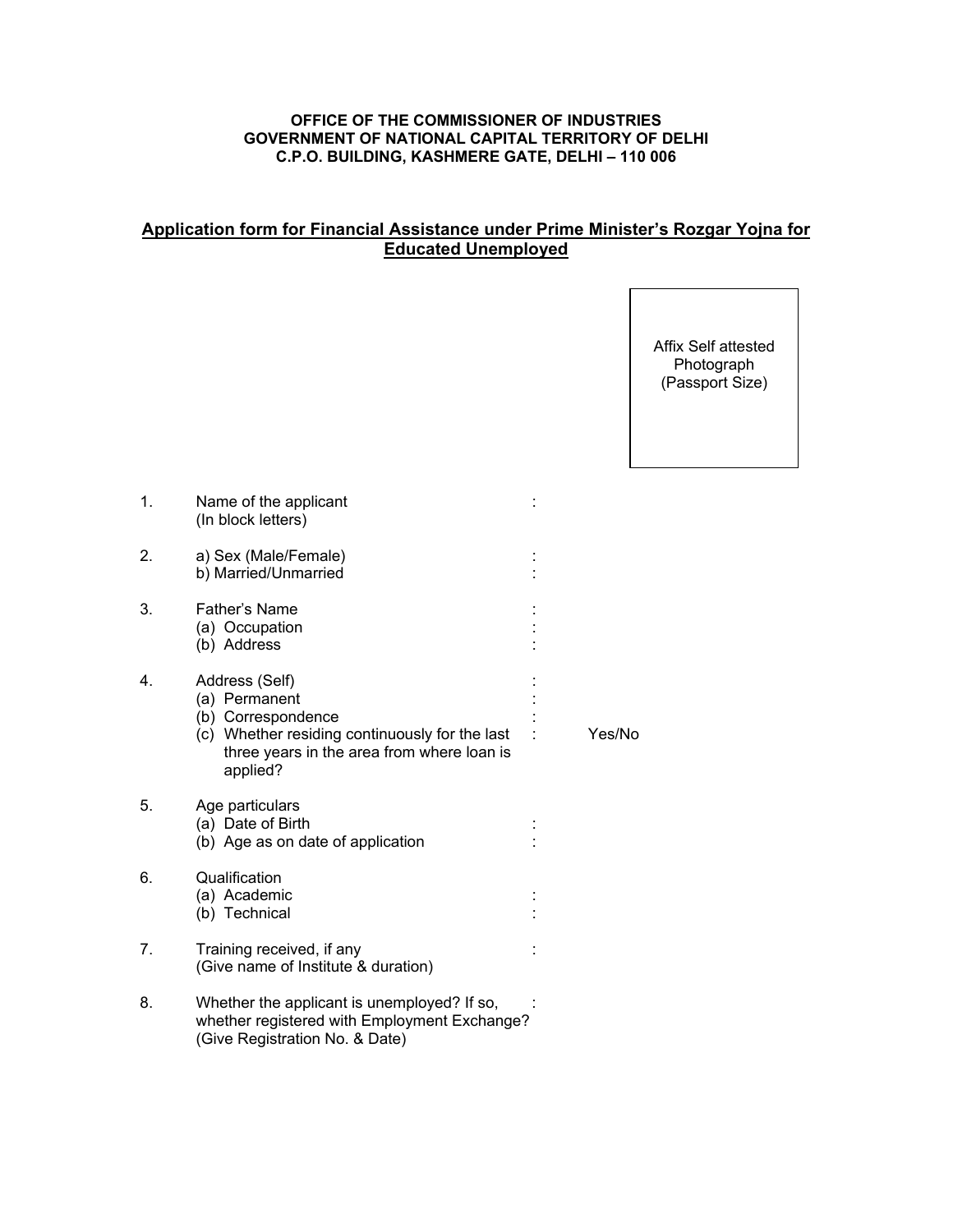| 9.  | Whether the applicant belongs to SC/ST/OBC? :                                                                                                           |  |
|-----|---------------------------------------------------------------------------------------------------------------------------------------------------------|--|
| 10. | Type of industry/service/business activity<br>proposed to be started:                                                                                   |  |
| 11. | Previous experience in the line, if any                                                                                                                 |  |
| 12. | Place of work where the activity as mentioned in :<br>Col. 10 above is proposed to be started<br>(Give full details)                                    |  |
| 13. | Present annual income of the family duly<br>supported by an affidavit.                                                                                  |  |
| 14. | Amount of loan required<br><b>Machinery and Equipment</b><br>(a)<br>(b) Other Fixed Assets<br>(c) Working Capital                                       |  |
|     | Total                                                                                                                                                   |  |
| 15. | Margin money to be invested                                                                                                                             |  |
| 16. | (a) Whether taken loan from any bank /<br>financial institution of State / Central Govt?<br>If yes for $16(a)$ , whether<br>(d)<br>all repayments made? |  |

- (e) If no for 16(b), indicate the balance amount?:
- 17. I certify that all information furnished by me is true and that I have no borrowing arrangement for my above proposed industrial/service/business concern with any bank / financial institution.

Signature of the applicant.

## **FOR OFFICE USE ONLY**

| RECOMMENDATION OF THE TASK FORCE COMMITTEE ( |  |
|----------------------------------------------|--|
| (i) AMOUNT SANCTIONED                        |  |
| (ii) WORKING CAPITAL                         |  |
| (iii) FIXED CAPITAL                          |  |
| (iv) ACTIVITY                                |  |
| (v) NAME OF THE BANK                         |  |
| BRANCH                                       |  |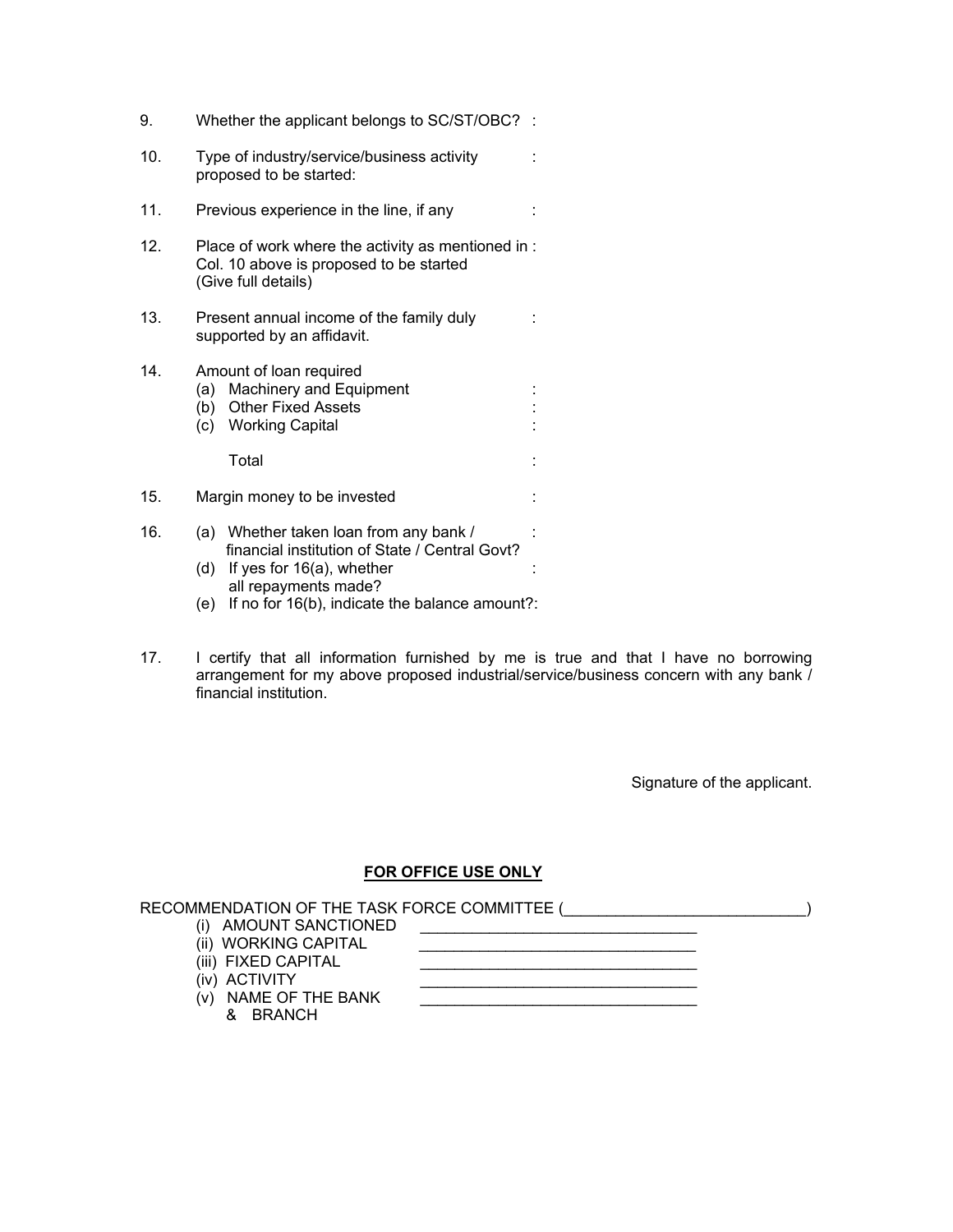## **ELIGIBILITY CRITERIA OF THE APPLICANT UNDER THE SCHEME**

Any unemployed educated person living in any part of Delhi and fulfilling conditions will be eligible for assistance: -

|       | $(i)$ Age                        | : For all educated unemployed 18-35 years in general with a 10<br>years relaxation for SC/ST, ex-servicemen, physically handica-<br>pped and women.                                                                           |
|-------|----------------------------------|-------------------------------------------------------------------------------------------------------------------------------------------------------------------------------------------------------------------------------|
| (ii)  | Residence                        | : Permanent resident of the area in Delhi for atleast 3 years.                                                                                                                                                                |
| (iii) | <b>Educational Qualification</b> | : VIII passed, preference will be given to those who have been<br>trained for any trade In Govt. recognized approved institutions<br>for a duration of atleast six months.                                                    |
|       | (iv) Family Income               | : Neither the income of the applicant alongwith the spouse nor<br>the income of parents of the applicant shall exceed Rs.<br>40,000/- per annum.                                                                              |
| (v)   | Defaulter                        | : Should not be a defaulter to any nationalized bank/financial<br>institution/cooperative bank: Further a person already assisted<br>under other subsidy linked Government Schemes would not be<br>eligible under the scheme. |

The Following documents should be attached with the application:-

- 1. Age Certificate.
- 2. Certificate of qualification academic & technical.<br>3. Ration Card or any other proof of residence for 3 y
- 3. Ration Card or any other proof of residence for 3 years.<br>4. Experience Certificate, if applicable.
- 4. Experience Certificate, if applicable.<br>5. Affidavit duly attested by the Notary
- 5. Affidavit duly attested by the Notary Public.<br>6. Incase the applicant is a partnership firm. in
- 6. Incase the applicant is a partnership firm, information asked from Sr. No.1 to 11 may be given in respect of each partner.